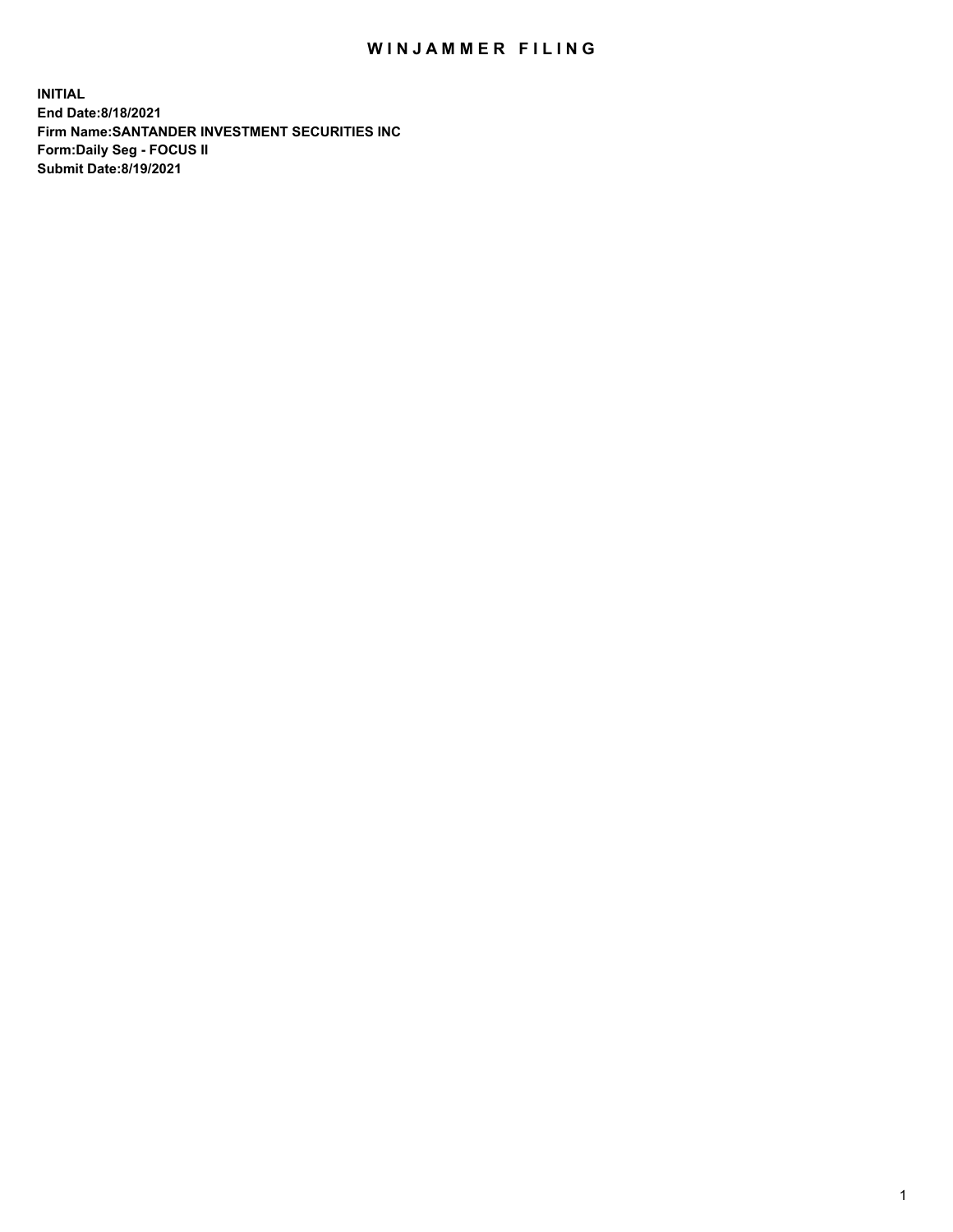**INITIAL End Date:8/18/2021 Firm Name:SANTANDER INVESTMENT SECURITIES INC Form:Daily Seg - FOCUS II Submit Date:8/19/2021 Daily Segregation - Cover Page**

| $0091090001 - 00101 + 090$                                                        |                                            |
|-----------------------------------------------------------------------------------|--------------------------------------------|
| Name of Company                                                                   | <b>SANTANDER INVESTMENT</b>                |
| <b>Contact Name</b>                                                               | <b>SECURITIES INC</b><br><b>Richard Ro</b> |
| <b>Contact Phone Number</b>                                                       | (212) 350-3662                             |
| <b>Contact Email Address</b>                                                      | richard.ro@santander.us                    |
| FCM's Customer Segregated Funds Residual Interest Target (choose one):            |                                            |
| a. Minimum dollar amount: ; or                                                    | 70,000,000                                 |
| b. Minimum percentage of customer segregated funds required:%; or                 | $\overline{\mathbf{0}}$                    |
| c. Dollar amount range between: and; or                                           | 0 <sub>0</sub>                             |
| d. Percentage range of customer segregated funds required between: % and %.       | 0 <sub>0</sub>                             |
| FCM's Customer Secured Amount Funds Residual Interest Target (choose one):        |                                            |
| a. Minimum dollar amount: ; or                                                    | $\overline{\mathbf{0}}$                    |
| b. Minimum percentage of customer secured funds required:%; or                    | $\underline{\mathbf{0}}$                   |
| c. Dollar amount range between: and; or                                           | 0 <sub>0</sub>                             |
| d. Percentage range of customer secured funds required between: % and %.          | 0 <sub>0</sub>                             |
| FCM's Cleared Swaps Customer Collateral Residual Interest Target (choose one):    |                                            |
| a. Minimum dollar amount: ; or                                                    | $\overline{\mathbf{0}}$                    |
| b. Minimum percentage of cleared swaps customer collateral required:%; or         | $\underline{\mathbf{0}}$                   |
| c. Dollar amount range between: and; or                                           | 0 <sub>0</sub>                             |
| d. Percentage range of cleared swaps customer collateral required between:% and%. | 00                                         |

Attach supporting documents CH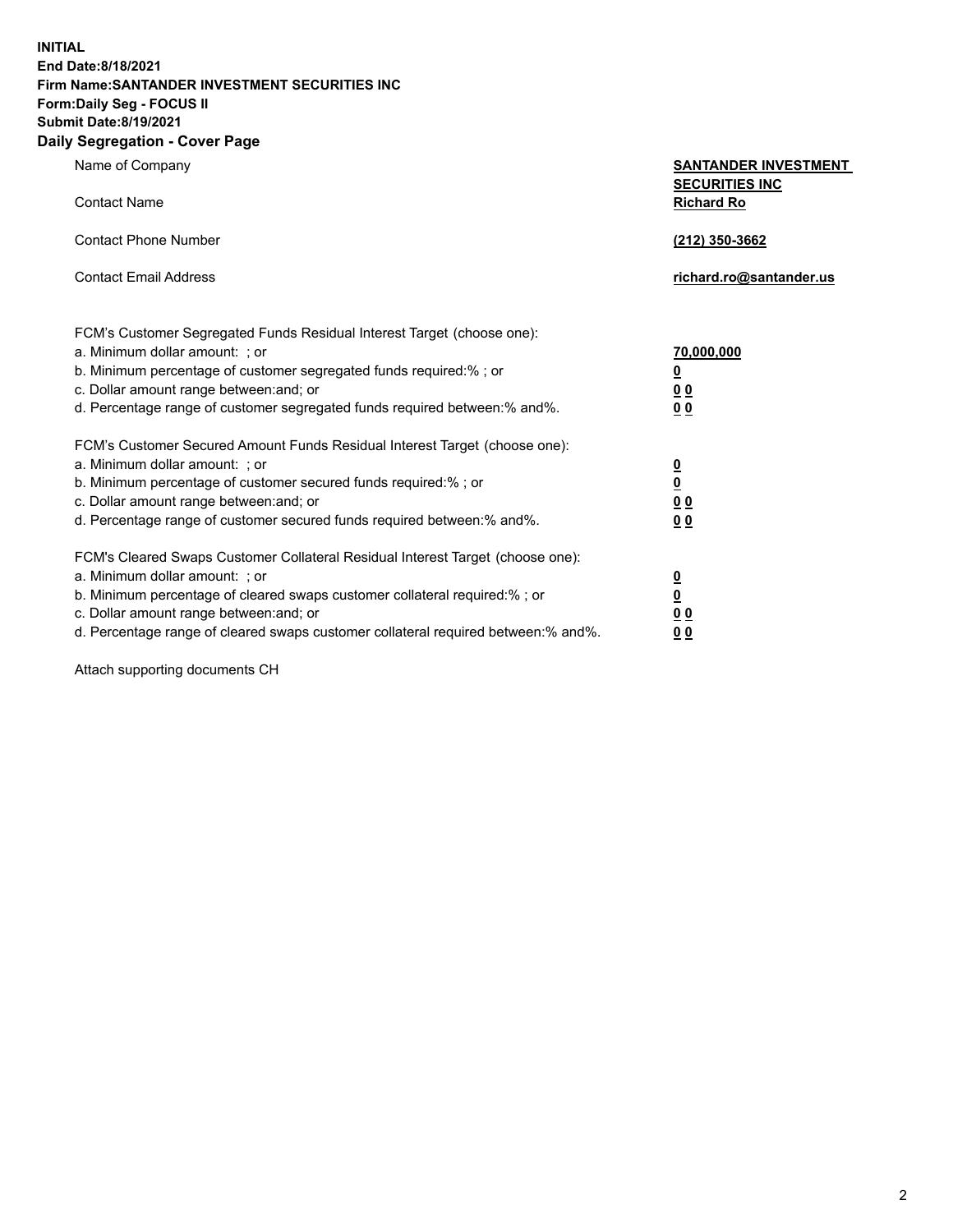**INITIAL End Date:8/18/2021 Firm Name:SANTANDER INVESTMENT SECURITIES INC Form:Daily Seg - FOCUS II Submit Date:8/19/2021 Daily Segregation - Secured Amounts**

|     | Foreign Futures and Foreign Options Secured Amounts                                         |                   |
|-----|---------------------------------------------------------------------------------------------|-------------------|
|     | Amount required to be set aside pursuant to law, rule or regulation of a foreign            | $0$ [7305]        |
|     | government or a rule of a self-regulatory organization authorized thereunder                |                   |
| 1.  | Net ledger balance - Foreign Futures and Foreign Option Trading - All Customers             |                   |
|     | A. Cash                                                                                     | $0$ [7315]        |
|     | B. Securities (at market)                                                                   | $0$ [7317]        |
| 2.  | Net unrealized profit (loss) in open futures contracts traded on a foreign board of trade   | $0$ [7325]        |
| 3.  | Exchange traded options                                                                     |                   |
|     | a. Market value of open option contracts purchased on a foreign board of trade              | $0$ [7335]        |
|     | b. Market value of open contracts granted (sold) on a foreign board of trade                | $0$ [7337]        |
| 4.  | Net equity (deficit) (add lines 1. 2. and 3.)                                               | $0$ [7345]        |
| 5.  | Account liquidating to a deficit and account with a debit balances - gross amount           | $0$ [7351]        |
|     | Less: amount offset by customer owned securities                                            | 0 [7352] 0 [7354] |
| 6.  | Amount required to be set aside as the secured amount - Net Liquidating Equity              | $0$ [7355]        |
|     | Method (add lines 4 and 5)                                                                  |                   |
| 7.  | Greater of amount required to be set aside pursuant to foreign jurisdiction (above) or line | $0$ [7360]        |
|     | 6.                                                                                          |                   |
|     | FUNDS DEPOSITED IN SEPARATE REGULATION 30.7 ACCOUNTS                                        |                   |
| 1.  | Cash in banks                                                                               |                   |
|     | A. Banks located in the United States                                                       | $0$ [7500]        |
|     | B. Other banks qualified under Regulation 30.7                                              | 0 [7520] 0 [7530] |
| 2.  | <b>Securities</b>                                                                           |                   |
|     | A. In safekeeping with banks located in the United States                                   | $0$ [7540]        |
|     | B. In safekeeping with other banks qualified under Regulation 30.7                          | 0 [7560] 0 [7570] |
| 3.  | Equities with registered futures commission merchants                                       |                   |
|     | A. Cash                                                                                     | $0$ [7580]        |
|     | <b>B.</b> Securities                                                                        | $0$ [7590]        |
|     | C. Unrealized gain (loss) on open futures contracts                                         | $0$ [7600]        |
|     | D. Value of long option contracts                                                           | $0$ [7610]        |
|     | E. Value of short option contracts                                                          | 0 [7615] 0 [7620] |
| 4.  | Amounts held by clearing organizations of foreign boards of trade                           |                   |
|     | A. Cash                                                                                     | $0$ [7640]        |
|     | <b>B.</b> Securities                                                                        | $0$ [7650]        |
|     | C. Amount due to (from) clearing organization - daily variation                             | $0$ [7660]        |
|     | D. Value of long option contracts                                                           | $0$ [7670]        |
|     | E. Value of short option contracts                                                          | 0 [7675] 0 [7680] |
| 5.  | Amounts held by members of foreign boards of trade                                          |                   |
|     | A. Cash                                                                                     | 0 [7700]          |
|     | <b>B.</b> Securities                                                                        | $0$ [7710]        |
|     | C. Unrealized gain (loss) on open futures contracts                                         | $0$ [7720]        |
|     | D. Value of long option contracts                                                           | $0$ [7730]        |
|     | E. Value of short option contracts                                                          | 0 [7735] 0 [7740] |
| 6.  | Amounts with other depositories designated by a foreign board of trade                      | $0$ [7760]        |
| 7.  | Segregated funds on hand                                                                    | $0$ [7765]        |
| 8.  | Total funds in separate section 30.7 accounts                                               | $0$ [7770]        |
| 9.  | Excess (deficiency) Set Aside for Secured Amount (subtract line 7 Secured Statement         | $0$ [7380]        |
|     | Page 1 from Line 8)                                                                         |                   |
| 10. | Management Target Amount for Excess funds in separate section 30.7 accounts                 | $0$ [7780]        |
| 11. | Excess (deficiency) funds in separate 30.7 accounts over (under) Management Target          | $0$ [7785]        |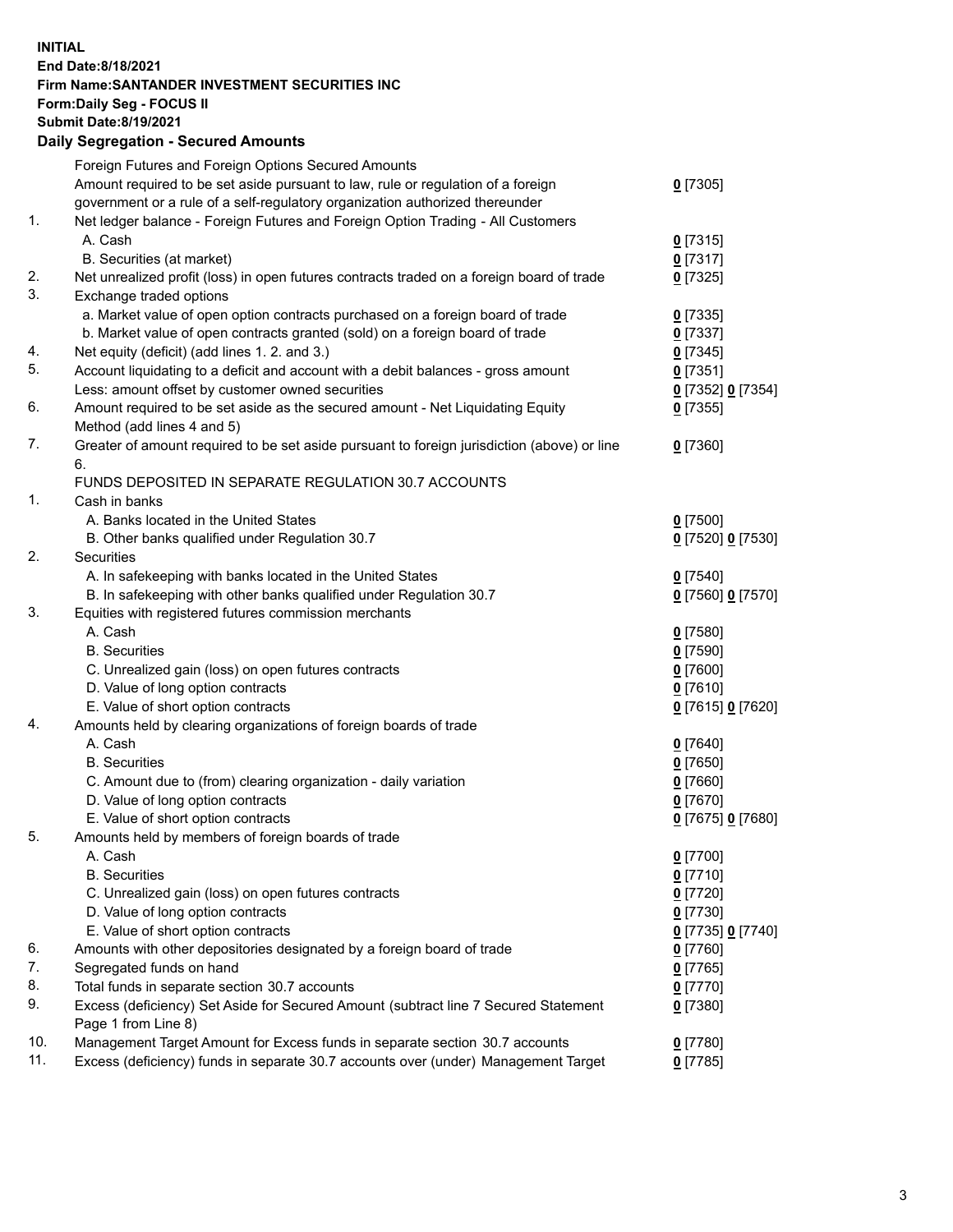| End Date:8/18/2021<br>Firm Name: SANTANDER INVESTMENT SECURITIES INC<br><b>Form:Daily Seg - FOCUS II</b><br><b>Submit Date:8/19/2021</b><br>Daily Segregation - Segregation Statement<br>SEGREGATION REQUIREMENTS(Section 4d(2) of the CEAct)<br>1.<br>Net ledger balance<br>A. Cash<br>2,400,575,183 [7010]<br>B. Securities (at market)<br>$0$ [7020]<br>2.<br>Net unrealized profit (loss) in open futures contracts traded on a contract market<br>418,976,932 [7030] |  |
|---------------------------------------------------------------------------------------------------------------------------------------------------------------------------------------------------------------------------------------------------------------------------------------------------------------------------------------------------------------------------------------------------------------------------------------------------------------------------|--|
|                                                                                                                                                                                                                                                                                                                                                                                                                                                                           |  |
|                                                                                                                                                                                                                                                                                                                                                                                                                                                                           |  |
|                                                                                                                                                                                                                                                                                                                                                                                                                                                                           |  |
|                                                                                                                                                                                                                                                                                                                                                                                                                                                                           |  |
|                                                                                                                                                                                                                                                                                                                                                                                                                                                                           |  |
|                                                                                                                                                                                                                                                                                                                                                                                                                                                                           |  |
|                                                                                                                                                                                                                                                                                                                                                                                                                                                                           |  |
|                                                                                                                                                                                                                                                                                                                                                                                                                                                                           |  |
|                                                                                                                                                                                                                                                                                                                                                                                                                                                                           |  |
|                                                                                                                                                                                                                                                                                                                                                                                                                                                                           |  |
| 3.<br>Exchange traded options                                                                                                                                                                                                                                                                                                                                                                                                                                             |  |
| A. Add market value of open option contracts purchased on a contract market<br>37,521,390 [7032]                                                                                                                                                                                                                                                                                                                                                                          |  |
| B. Deduct market value of open option contracts granted (sold) on a contract market<br>-37,904,504 [7033]                                                                                                                                                                                                                                                                                                                                                                 |  |
| 4.<br>Net equity (deficit) (add lines 1, 2 and 3)<br>1,981,215,137 [7040]<br>5.                                                                                                                                                                                                                                                                                                                                                                                           |  |
| Accounts liquidating to a deficit and accounts with<br>debit balances - gross amount                                                                                                                                                                                                                                                                                                                                                                                      |  |
| $0$ [7045]<br>Less: amount offset by customer securities<br>0 [7047] 0 [7050]                                                                                                                                                                                                                                                                                                                                                                                             |  |
| 6.<br>Amount required to be segregated (add lines 4 and 5)<br>1,981,215,137 [7060]                                                                                                                                                                                                                                                                                                                                                                                        |  |
| FUNDS IN SEGREGATED ACCOUNTS                                                                                                                                                                                                                                                                                                                                                                                                                                              |  |
| 7.<br>Deposited in segregated funds bank accounts                                                                                                                                                                                                                                                                                                                                                                                                                         |  |
| A. Cash<br>230,450,679 [7070]                                                                                                                                                                                                                                                                                                                                                                                                                                             |  |
| B. Securities representing investments of customers' funds (at market)<br>$0$ [7080]                                                                                                                                                                                                                                                                                                                                                                                      |  |
| C. Securities held for particular customers or option customers in lieu of cash (at<br>$0$ [7090]                                                                                                                                                                                                                                                                                                                                                                         |  |
| market)                                                                                                                                                                                                                                                                                                                                                                                                                                                                   |  |
| 8.<br>Margins on deposit with derivatives clearing organizations of contract markets                                                                                                                                                                                                                                                                                                                                                                                      |  |
| A. Cash<br>1,894,620,165 [7100]                                                                                                                                                                                                                                                                                                                                                                                                                                           |  |
| B. Securities representing investments of customers' funds (at market)<br>$0$ [7110]                                                                                                                                                                                                                                                                                                                                                                                      |  |
| C. Securities held for particular customers or option customers in lieu of cash (at<br>$0$ [7120]                                                                                                                                                                                                                                                                                                                                                                         |  |
| market)                                                                                                                                                                                                                                                                                                                                                                                                                                                                   |  |
| 9.<br>Net settlement from (to) derivatives clearing organizations of contract markets<br>-71,999,250 [7130]                                                                                                                                                                                                                                                                                                                                                               |  |
| 10.<br>Exchange traded options                                                                                                                                                                                                                                                                                                                                                                                                                                            |  |
| A. Value of open long option contracts<br>37,521,390 [7132]                                                                                                                                                                                                                                                                                                                                                                                                               |  |
| B. Value of open short option contracts<br>-37,904,504 [7133]                                                                                                                                                                                                                                                                                                                                                                                                             |  |
| 11.<br>Net equities with other FCMs                                                                                                                                                                                                                                                                                                                                                                                                                                       |  |
| A. Net liquidating equity<br>$0$ [7140]                                                                                                                                                                                                                                                                                                                                                                                                                                   |  |
| B. Securities representing investments of customers' funds (at market)<br>$0$ [7160]                                                                                                                                                                                                                                                                                                                                                                                      |  |
| C. Securities held for particular customers or option customers in lieu of cash (at<br>$0$ [7170]                                                                                                                                                                                                                                                                                                                                                                         |  |
| market)                                                                                                                                                                                                                                                                                                                                                                                                                                                                   |  |
| 12.<br>Segregated funds on hand<br>$0$ [7150]                                                                                                                                                                                                                                                                                                                                                                                                                             |  |
| 13.<br>Total amount in segregation (add lines 7 through 12)<br>2,052,688,480 [7180]<br>14.                                                                                                                                                                                                                                                                                                                                                                                |  |
| Excess (deficiency) funds in segregation (subtract line 6 from line 13)<br>71,473,343 [7190]<br>15.                                                                                                                                                                                                                                                                                                                                                                       |  |
| Management Target Amount for Excess funds in segregation<br>70,000,000 [7194]<br>16.<br>Excess (deficiency) funds in segregation over (under) Management Target Amount<br>1,473,343 [7198]                                                                                                                                                                                                                                                                                |  |
| Excess                                                                                                                                                                                                                                                                                                                                                                                                                                                                    |  |